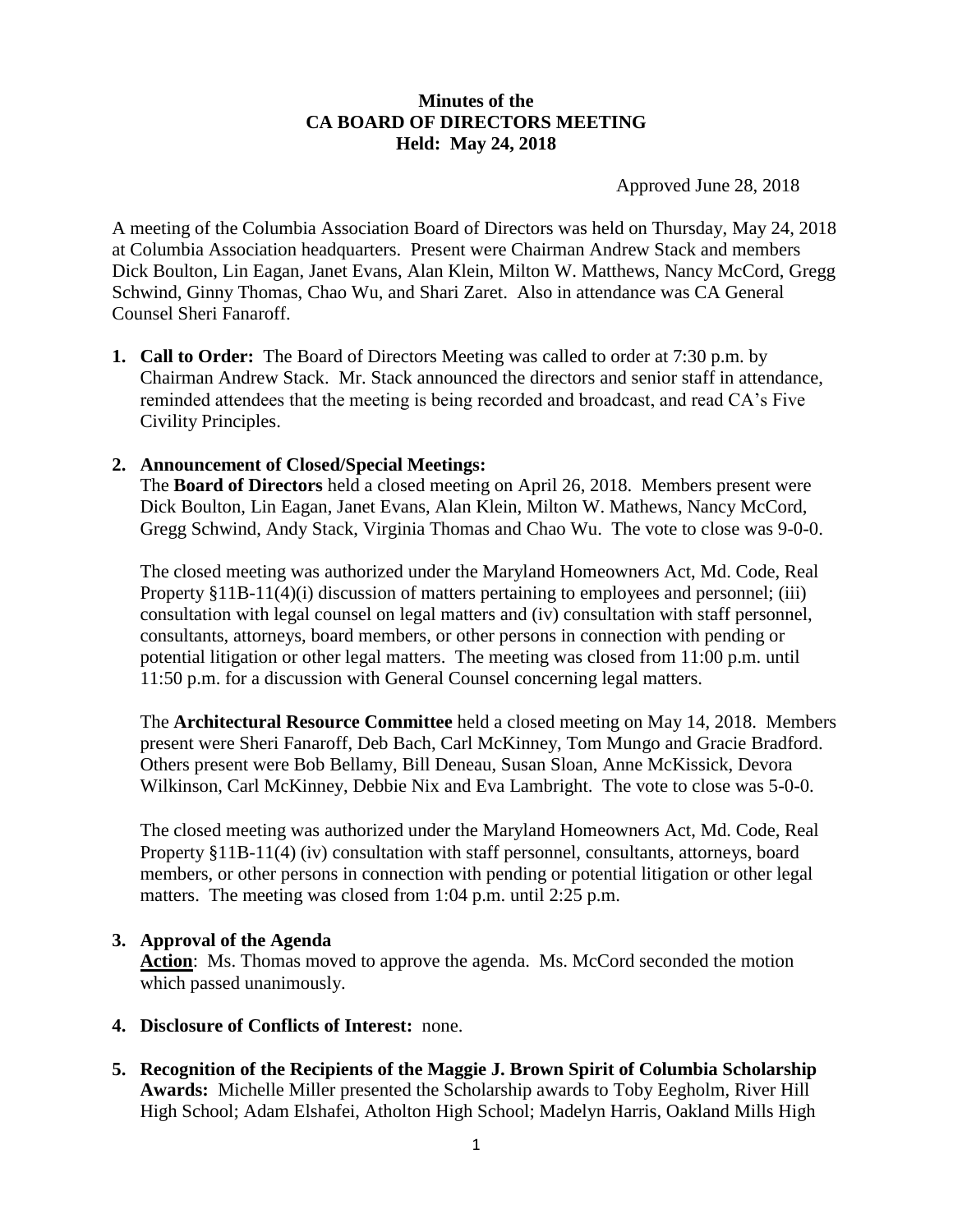School; Sophie Shen, River Hill High School; Andrea Orpia, Wilde Lake High School; and Madelyn Ives, Wilde Lake High School (she was unable to attend). Mr. Stack said a few words to the recipients and congratulated them on their accomplishments.

## **6. Resident Speakout:**

- **a)** Brian England, Hickory Ridge, spoke about covenants and New Town;
- **b)** Chris Aleva, Hickory Ridge, spoke about the CA assuming commercial covenants in New Town;
- **c)** Ginger Scott, Wilde Lake, spoke regarding Fairway Hills Golf Course and the neighbors adjoining the golf course; and
- **d)** Joel Hurewitz, Harpers Choice, spoke regarding the entrance to the Guilford Storage facility.
- **7. Chairman's Remarks:** Mr. Stack submitted a written report. There were no additional questions from the Board.

# **8. Reports/Presentations:**

- **a) President's Report:** Mr. Matthews submitted a written report. Alan Klein had several questions that were addressed.
- **b) Report from CA Representatives to the Inner Arbor Trust Board of Directors:** There were several questions for Ms. Eagan regarding the progress of the pathways plan and a review of planned upcoming events.

# **9. Board of Action:**

- **a) Consent Agenda**
	- **1. Approval of Minutes Board Meetings held April 26, 2018 and May 10, 2018 Action:** Approved by consent.
	- **2. Approval of Minutes of Closed Board Meetings held March 22, 2018 and April 26, 2018**

**Action:** Approved by consent.

**3. Approval of the Hickory Ridge Representative to the Watershed Advisory Committee**

**Action:** The Board approved the Hickory Ridge representative, Deborah Wessner, to the Watershed Advisory Committee.

## **b) Board Discussion**

**1. Proposed Membership of the Climate Change and Sustainability Advisory Committee**

Milton Mathews introduced Jeremy Scharfenberg. Mr. Scharfenberg explained he was seeking the addition of two members to the Climate Change and Sustainability Advisory Committee, increasing the membership from 11 to 13. He advised the Board that 24 people applied for membership on the advisory committee; there was a high caliber of talent among the applicants; and that the addition of two members would increase the Committee's level of expertise. There were several questions by the Board, including one requesting confirmation that a quorum for the committee would be 7 members.